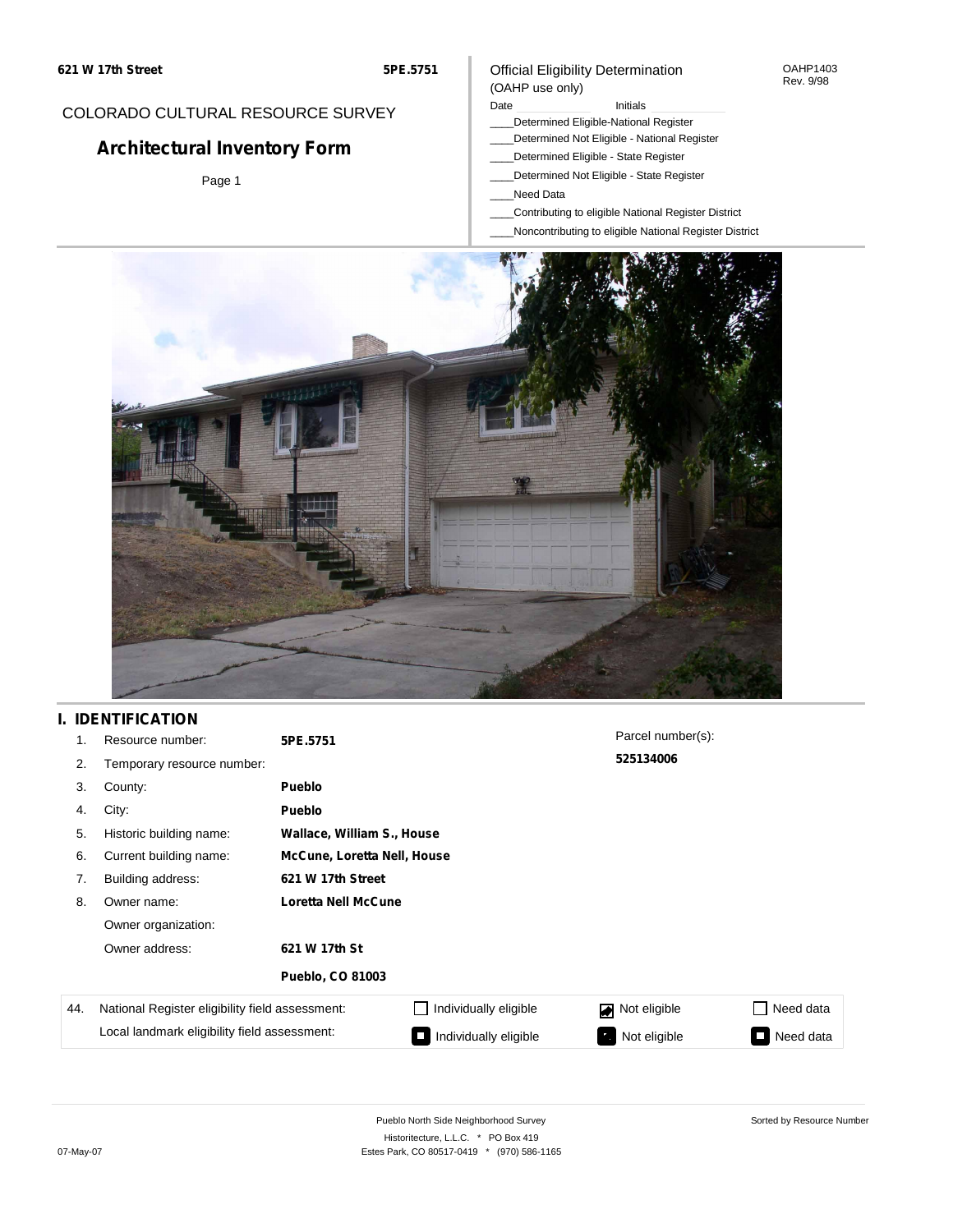Page 2

### **II. GEOGRAPHIC INFORMATION**

| 9.  | P.M.<br>6th         | Township:                              | <b>20S</b> | 65W<br>Range:                                   |         |
|-----|---------------------|----------------------------------------|------------|-------------------------------------------------|---------|
|     | 1/4<br><b>SW</b>    | of <b>SW</b><br><b>NW</b><br>1/4<br>οf | 1/4<br>of  | of Section<br><b>NE</b><br>1/4                  | 25      |
| 10. | UTM reference zone: | 13                                     |            |                                                 |         |
|     | Easting:            | 533688                                 |            | Northing:                                       | 4237067 |
| 11. | USGS quad name:     | <b>Northeast Pueblo</b>                |            | Scale:                                          | 7.5     |
|     | Year:               | 1961 (Photorevised 1970 and<br>1974)   |            |                                                 |         |
|     | 12. $Lot(s)$ :      |                                        |            | Lot 11 and the west 43 feet of Lot 12; Block 11 |         |
|     | Addition:           | <b>Bartlett &amp; Miller Addition</b>  |            | Year of addition:                               | 1871    |

13. Boundary description and justification:

The boundary, as described above, contains but does not exceed the land historically associated with this property.

Metes and bounds exist:

 $\Box$ 

### **III. ARCHITECTURAL DESCRIPTION**

| 14. | Building plan (footprint, shape):    | <b>T-Shaped Plan</b>                 |                       |
|-----|--------------------------------------|--------------------------------------|-----------------------|
|     | Other building plan descriptions:    |                                      |                       |
| 15. | Dimensions in feet (length x width): | 1,959 square feet                    |                       |
| 16. | Number of stories:                   | 1                                    |                       |
| 17. | Primary external wall material(s):   | <b>Brick</b>                         | Other wall materials: |
|     |                                      |                                      |                       |
| 18. | Roof configuration:                  | <b>Hipped Roof/Cross Hipped Roof</b> |                       |
|     | Other roof configurations:           |                                      |                       |
| 19. | Primary external roof material:      | <b>Asphalt Roof/Composition Roof</b> |                       |
|     | Other roof materials:                |                                      |                       |
| 20. | Special features:                    | <b>Garage/Attached Garage</b>        |                       |
|     |                                      | Chimney                              |                       |
|     |                                      | Porch                                |                       |
|     |                                      | <b>Window/Glass Block</b>            |                       |

21. General architectural description:

Oriented to the south, this house rests on a concrete foundation. Opening in the east end of the foundation's south elevation is a 2-car, wood, 28-panel, overhead-retractable garage door, painted white. West of it is an opening filled with glass blocks. A buff-white brick veneer clads the exterior walls. Windows are 2 (horizontal)-over-2 (horizontal), with white painted wood frames and brick sills. They always appear in pairs. Dominating a shallow bay protruding from the center of the façade is a single-light picture window flanked by sash windows as described above. The principal doorway opens just west of this protruding bay. Approaching the doorway is an unsheltered concrete porch, with a wrought-iron railing and long staircase ascending from east to west. Paired doors open near the center of the rear (north) elevation, providing access to a small porch. This porch has a concrete floor, wrought-iron railings and supports, and an aluminum shed roof. Brown-gray asphalt shingles cover the cross**hipped main roof. A brick chimney protrudes west of center.**

|     |                             | Pueblo North Side Neighborhood Survey | Sorted by Resource Number |
|-----|-----------------------------|---------------------------------------|---------------------------|
|     | Building type:              | <b>Ranch Type</b>                     |                           |
|     | Other architectural styles: |                                       |                           |
| 22. | Architectural style:        | <b>Modern Movements</b>               |                           |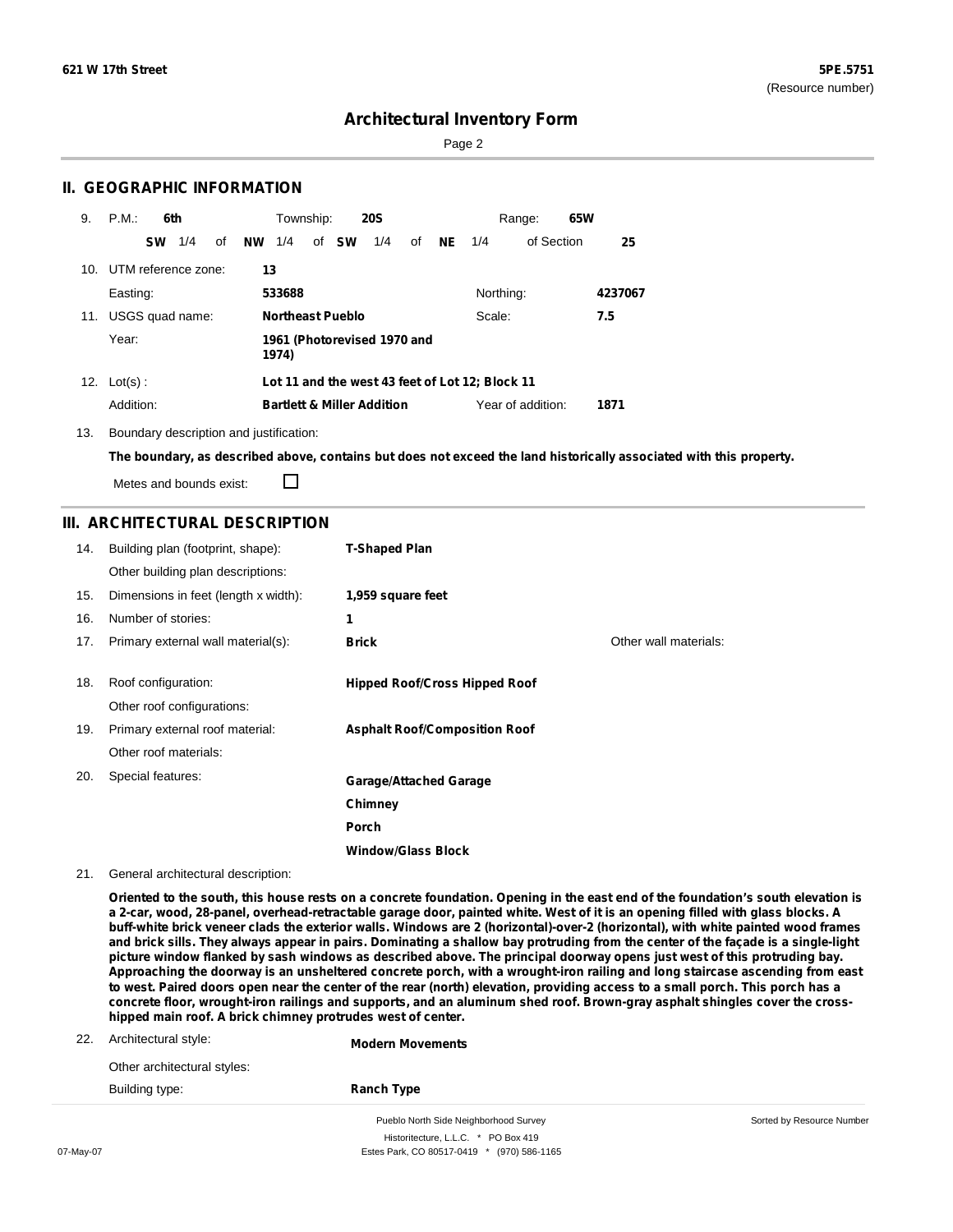Page 3

23. Landscape or special setting features:

This property is located on terrain sloping downward from northeast to southwest, with an elevation of around 4,700 feet above mean sea level. The neighborhood features one- and two-story houses. Setbacks from West 17th Street are generally the same on this block. This property is situated on the south side of West 17th Street, between 605 West 17th Street to the east and 1702 West Street to the west. Separating the street from the sidewalk is a packed-earth strip. A packed-earth yard, with mature **landscaping, covers the lot. Surrounding the backyard is a wood privacy fence.**

24. Associated buildings, features or objects: **No associated buildings identified.**

#### **IV. ARCHITECTURAL HISTORY**

| 25. | Date of Construction:  | Estimate:                        | Actual: | 1951                                                                                          |
|-----|------------------------|----------------------------------|---------|-----------------------------------------------------------------------------------------------|
|     | Source of Information: |                                  |         | Pueblo County Office of Tax Assessor. Property information card [internet].                   |
| 26. | Architect:             | unknown                          |         |                                                                                               |
|     | Source of information: |                                  |         |                                                                                               |
| 27. | Builder:               | unknown                          |         |                                                                                               |
|     | Source of information: |                                  |         |                                                                                               |
| 28. | Original Owner:        | William S. Wallace               |         |                                                                                               |
|     | Source of information: | Co. consulted 1886 through 2003. |         | Pueblo City Directory. Pueblo, Co.; Salt Lake City; Kansas City, Mo.; and others: R.L. Polk & |

29. Construction history:

According to Pueblo County Tax Assessor records, this building was constructed in 1951. An analysis of the style, materials, and historical records corroborates this date. The only notable alteration has been the construction of an open-sided shed**roofed structure to the west elevation.**

30. Location: **original** Date of move(s):

#### **V. HISTORICAL ASSOCIATIONS**

| 31. Original use(s):     | <b>Single Dwelling</b> |
|--------------------------|------------------------|
| 32. Intermediate use(s): | <b>Single Dwelling</b> |
| 33. Current use(s):      | <b>Single Dwelling</b> |
| 34. Site type(s):        | Residence              |

35. Historical background:

The first owner and resident of this house, constructed in 1951, was William S. Wallace, who remained here through at least 1960. Frank and Joanna F. Zavislan acquired the property prior to 1987. They sold the house and lot to Loretta Nell McCune, the **current owner and resident, in 1996.**

Sources of information: 36.

**Pueblo County Office of Tax Assessor. Property information card [internet].**

**Pueblo City Directory. Pueblo, Co.; Salt Lake City; Kansas City, Mo.; and others: R.L. Polk & Co, consulted 1886 through 2003.**

**Sanborn Fire Insurance Maps (for Pueblo, Colorado). New York: Sanborn Map and Publishing Co., 1883, 1886, 1889, 1893, 1904-05, 1904-51, and 1904-52.**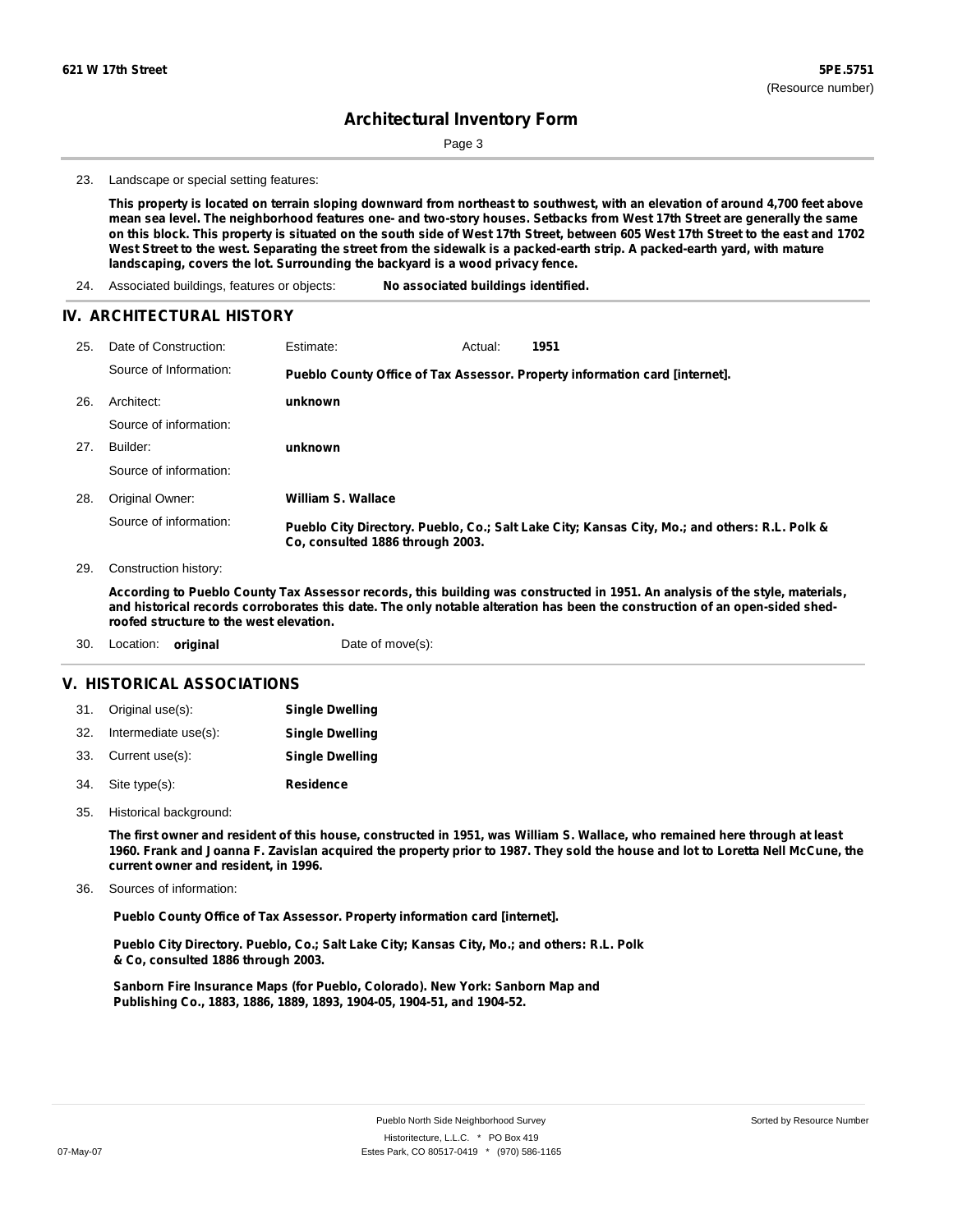Sorted by Resource Number

## **Architectural Inventory Form**

Page 4

|     | <b>VI. SIGNIFICANCE</b>                                                                                                                                                                                                                                                               |  |  |  |
|-----|---------------------------------------------------------------------------------------------------------------------------------------------------------------------------------------------------------------------------------------------------------------------------------------|--|--|--|
| 37. | Local landmark designation:<br>Yes $\Box$<br>No.<br>$\mathcal{F}_{\mathcal{A}}$                                                                                                                                                                                                       |  |  |  |
|     | Designation authority:                                                                                                                                                                                                                                                                |  |  |  |
|     | Date of designation:                                                                                                                                                                                                                                                                  |  |  |  |
| 38. | Applicable National Register criteria:                                                                                                                                                                                                                                                |  |  |  |
|     | A. Associated with events that have made a significant contribution to the broad pattern of our history.                                                                                                                                                                              |  |  |  |
|     | B. Associated with the lives of persons significant in our past.<br>$\Box$                                                                                                                                                                                                            |  |  |  |
|     | C. Embodies the distinctive characteristics of a type, period, or method of construction, or represents the work<br>◙<br>of a master, or that possess high artistic values, or represents a significant and distinguished entity whose<br>components may lack individual distinction. |  |  |  |
|     | D. Has yielded, or may be likely to yield, information important in history or prehistory.                                                                                                                                                                                            |  |  |  |
|     | Qualifies under Criteria Considerations A through G (see manual).<br>$\mathcal{L}_{\mathcal{A}}$                                                                                                                                                                                      |  |  |  |
|     | Does not meet any of the above National Register criteria.                                                                                                                                                                                                                            |  |  |  |
|     | <b>Pueblo Standards for Designation:</b>                                                                                                                                                                                                                                              |  |  |  |
|     | <u>1a. History</u>                                                                                                                                                                                                                                                                    |  |  |  |
|     | Have direct association with the historical development of the city, state, or nation; or                                                                                                                                                                                             |  |  |  |
|     | <u>1b. History</u>                                                                                                                                                                                                                                                                    |  |  |  |
|     | Be the site of a significant historic event; or<br>$\overline{\phantom{a}}$                                                                                                                                                                                                           |  |  |  |
|     | 1c. History<br>Have direct and substantial association with a person or group of persons who had influence on society.<br>$\overline{\phantom{a}}$                                                                                                                                    |  |  |  |
|     | 2a. Architecture                                                                                                                                                                                                                                                                      |  |  |  |
|     | Embody distinguishing characteristics of an architectural style or type; or<br>$\overline{\phantom{a}}$                                                                                                                                                                               |  |  |  |
|     | 2b. Architecture                                                                                                                                                                                                                                                                      |  |  |  |
|     | Be a significant example of the work of a recognized architect or master builder, or<br>$\Box$                                                                                                                                                                                        |  |  |  |
|     | <b>2c. Architecture</b>                                                                                                                                                                                                                                                               |  |  |  |
|     | Contain elements of architectural design, engineering, materials, craftsmanship, or artistic merit which represent a<br>$\Box$<br>significant or influential innovation;                                                                                                              |  |  |  |
|     | 2d. Architecture                                                                                                                                                                                                                                                                      |  |  |  |
|     | Portray the environment of a group of people or physical development of an area of the city in an era of history<br>$\mathcal{L}_{\mathcal{A}}$<br>characterized by a distinctive architectural style.                                                                                |  |  |  |
|     | 3a. Geography                                                                                                                                                                                                                                                                         |  |  |  |
|     | Have a prominent location or be an established, familiar, and orienting visual feature of the contemporary city, or<br>Π                                                                                                                                                              |  |  |  |
|     | 3b. Geography                                                                                                                                                                                                                                                                         |  |  |  |
|     | Promote understanding and appreciation of Pueblo's environment by means of distinctive physical characteristics<br>or rarity; or                                                                                                                                                      |  |  |  |
|     | 3c. Geography                                                                                                                                                                                                                                                                         |  |  |  |
|     | Make a special contribution to Pueblo's distinctive character.<br>$\Box$                                                                                                                                                                                                              |  |  |  |
|     | Not Applicable                                                                                                                                                                                                                                                                        |  |  |  |
|     | Does not meet any of the above Pueblo landmark criteria.<br>$\Box$                                                                                                                                                                                                                    |  |  |  |
| 39. | Area(s) of Significance:<br><b>Architecture</b>                                                                                                                                                                                                                                       |  |  |  |
| 40. | Period of Significance:<br>1951                                                                                                                                                                                                                                                       |  |  |  |
| 41. | National:<br>Level of significance:<br>State<br>Local<br>$\overline{\phantom{a}}$<br>У.,                                                                                                                                                                                              |  |  |  |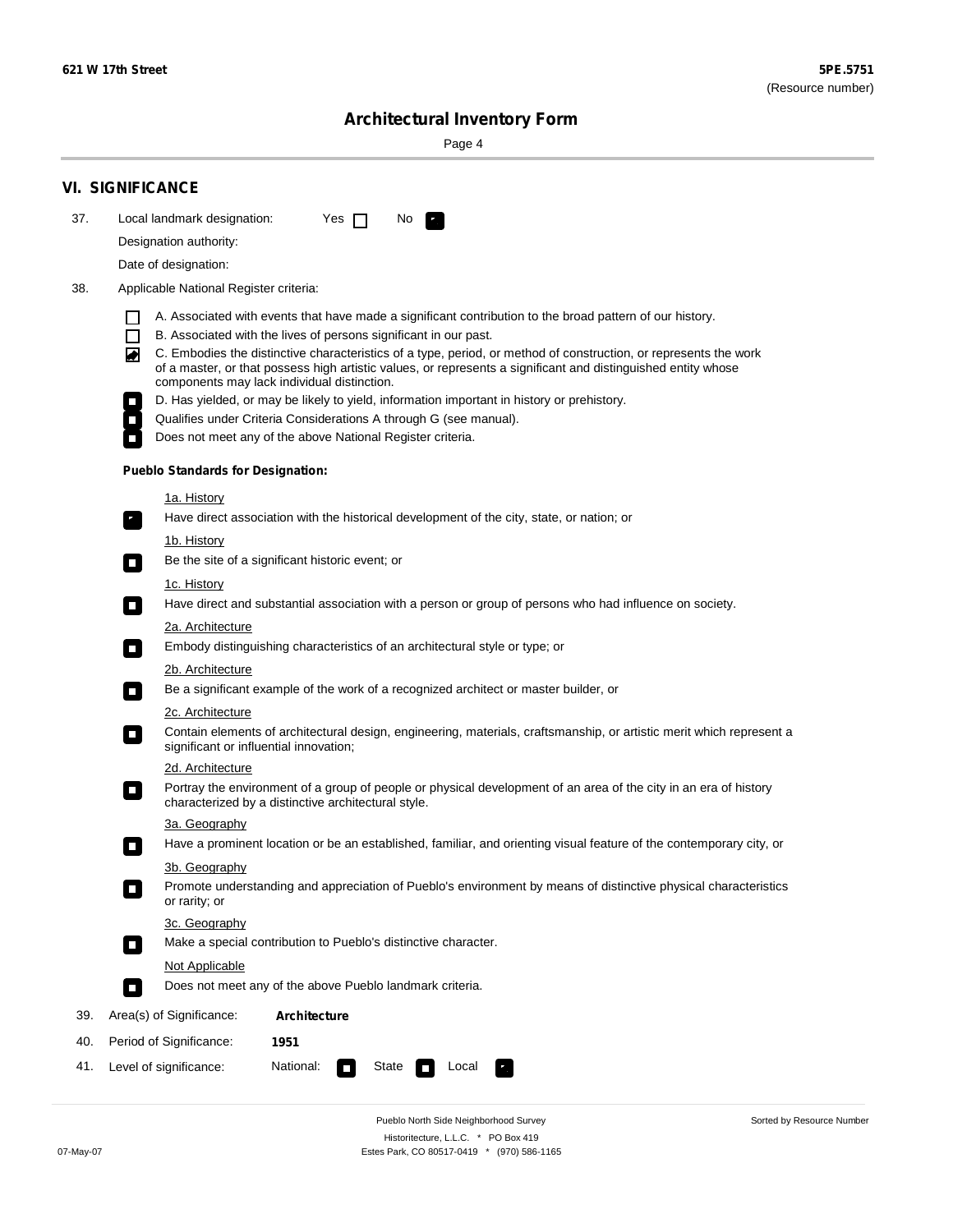Page 5

#### 42. Statement of significance:

This property is historically significant under Pueblo Local Landmark criterion 1A for its association with the post-World War Il development of Pueblo's North Side Neighborhood. As well, the house is architecturally significant under National Register criterion C (Pueblo Local Landmark criterion 2A) as an example of a classic ranch house. However, the levels of architectural and historical significance, combined with physical integrity, are not to the extent that this property would qualify for individual listing in the National Register of Historic Places, the Colorado State Register of Historic Properties, or as a City of **Pueblo Landmark. Nonetheless, it is a contributing resource within any potential historic district.**

43. Assessment of historic physical integrity related to significance:

Constructed in 1951, this house exhibits a high level of physical integrity relative to the seven aspects of integrity as defined by the National Park Service and the Colorado Historical Society: location, setting, design, materials, workmanship, feeling, and association. The only notable alteration has been the construction of a small, shed-roofed structure to the west elevation.

#### **VII. NATIONAL REGISTER ELIGIBILITY ASSESSMENT**



Yes

No  $\blacksquare$  N/A

If the building is in existing National Register district, is it contributing: 46.

### **VIII. RECORDING INFORMATION**

| 47. | Photograph numbers): | <b>CD-ROM Photo Disc: North Side Photos</b><br>File Name(s): 17thstw621                                                |
|-----|----------------------|------------------------------------------------------------------------------------------------------------------------|
|     | Negatives filed at:  | <b>Special Collections</b><br>Robert Hoag Rawlings Public Library<br>100 East Abriendo Avenue<br>Pueblo, CO 81004-4290 |
| 48. | Report title:        | <b>Pueblo North Side Neighborhood Survey</b>                                                                           |
| 49. | $Date(s)$ :          | 07/25/05                                                                                                               |
| 50. | Recorder(s):         | <b>Adam Thomas</b>                                                                                                     |
| 51. | Organization:        | Historitecture, L.L.C.                                                                                                 |
| 52. | Address:             | <b>PO Box 419</b>                                                                                                      |
|     |                      | Estes Park, CO 80517-0419                                                                                              |
| 53. | Phone number(s):     | (970) 586-1165                                                                                                         |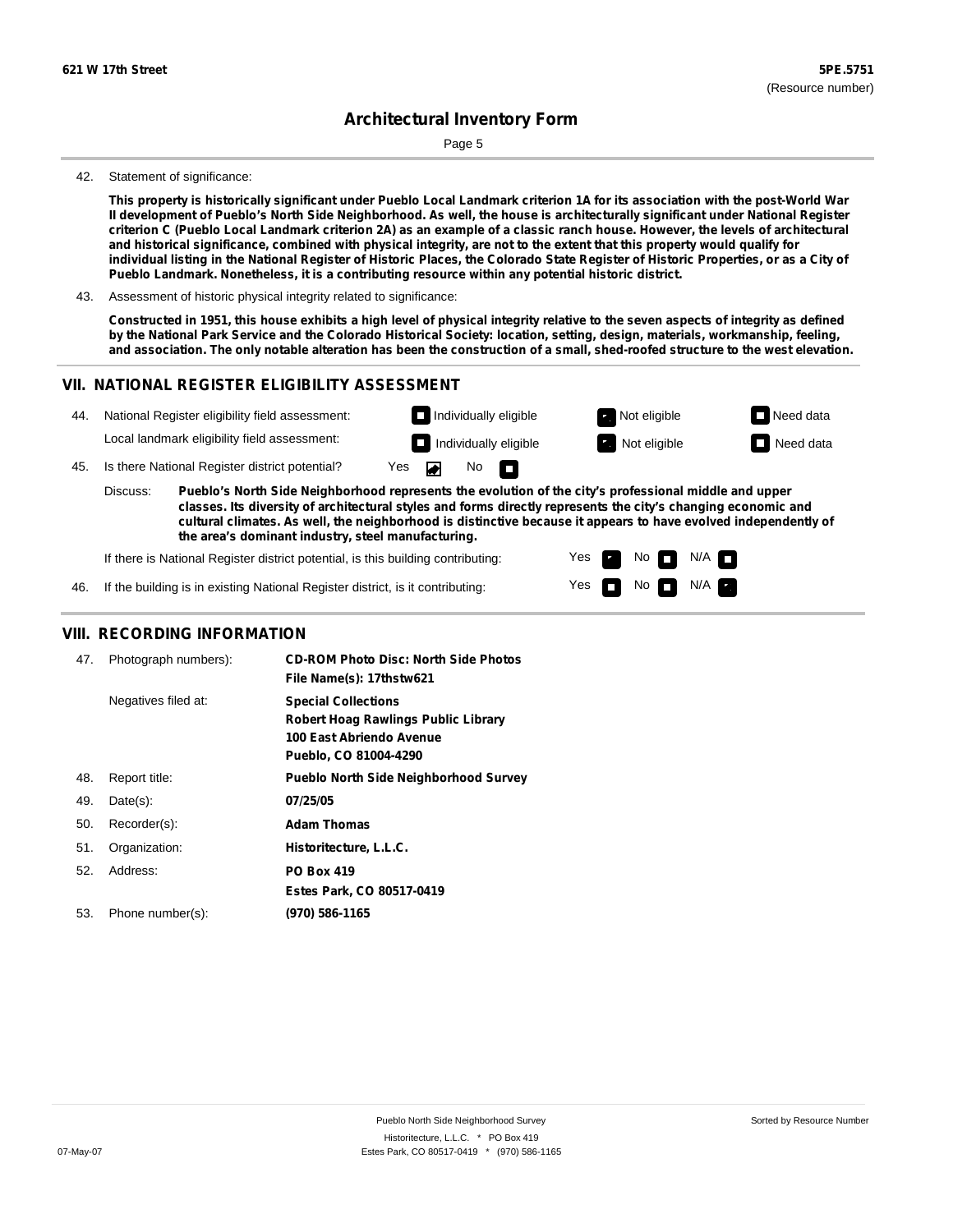Page 6